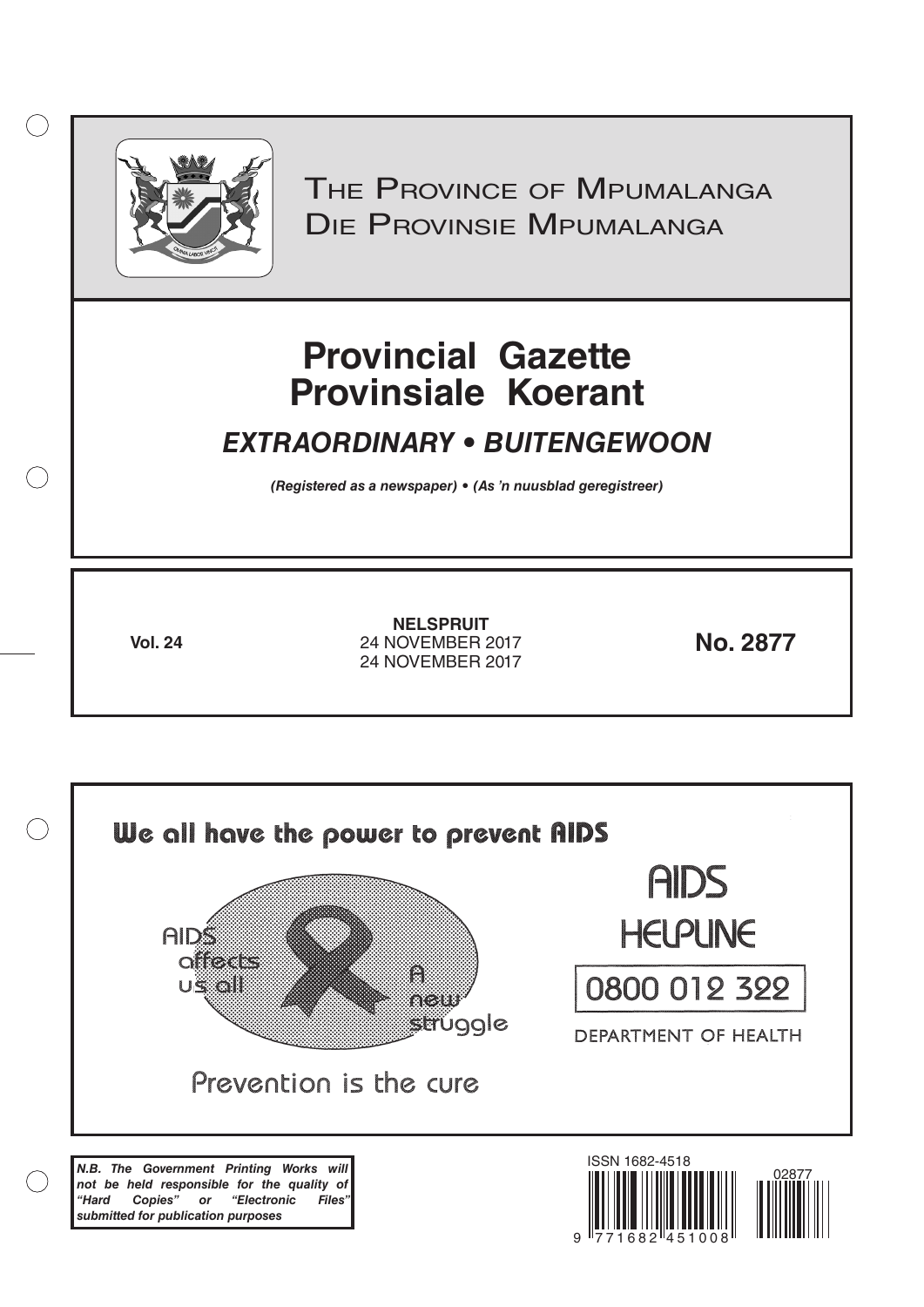# **IMPORTANT NOTICE:**

**The GovernmenT PrinTinG Works Will noT be held resPonsible for any errors ThaT miGhT occur due To The submission of incomPleTe / incorrecT / illeGible coPy.**

**no fuTure queries Will be handled in connecTion WiTh The above.**

# **CONTENTS**

*No No*

*Page*

#### **GENERAL NOTICE**

| 132 Mpumalanga Liquor Licensing Act, 2006 (Act No. 5 of 2006) : Notice of applications for liquor licences in terms of section 35 10 |    |
|--------------------------------------------------------------------------------------------------------------------------------------|----|
|                                                                                                                                      |    |
|                                                                                                                                      |    |
|                                                                                                                                      | 13 |
| 133 Mpumalanga Liquor Licensing Act, 2006 (Act No. 5 of 2006) : Notice of applications for transfer of liquor licences in terms of   |    |
|                                                                                                                                      | 14 |

# **LIST OF TARIFF RATES** FOR PUBLICATION OF LIQUOR NOTICES

**COMMENCEMENT: 1 APRIL 2016**

| <b>Pricing for Fixed Price Notices</b>                     |                      |  |  |  |
|------------------------------------------------------------|----------------------|--|--|--|
| <b>Notice Type</b>                                         | <b>New Price (R)</b> |  |  |  |
| Application for Liquor Licence - National                  | 150.00               |  |  |  |
| Application for Transfer of Liquor License - National      | 150.00               |  |  |  |
| Application for Liquor Licence - Gauteng                   | 150.00               |  |  |  |
| Application for Liquor Licence - Mpumalanga                | 150.00               |  |  |  |
| Application for Transfer of Liquor License - Mpumalanga    | 150.00               |  |  |  |
| Application for Liquor Licence - Northern Cape             | 150.00               |  |  |  |
| Application for Transfer of Liquor License - Northern Cape | 150.00               |  |  |  |

This gazette is also available free online at **www.gpwonline.co.za**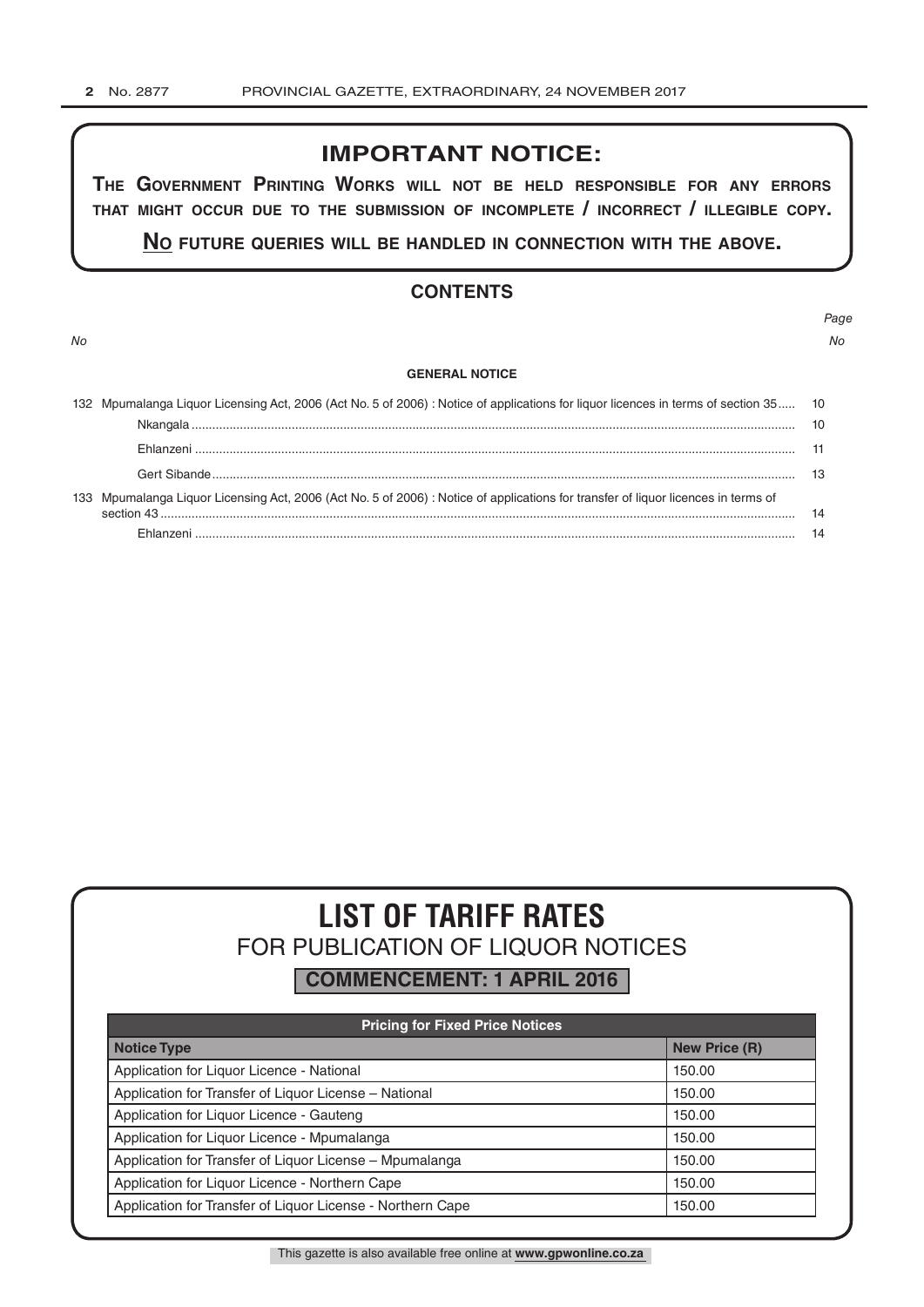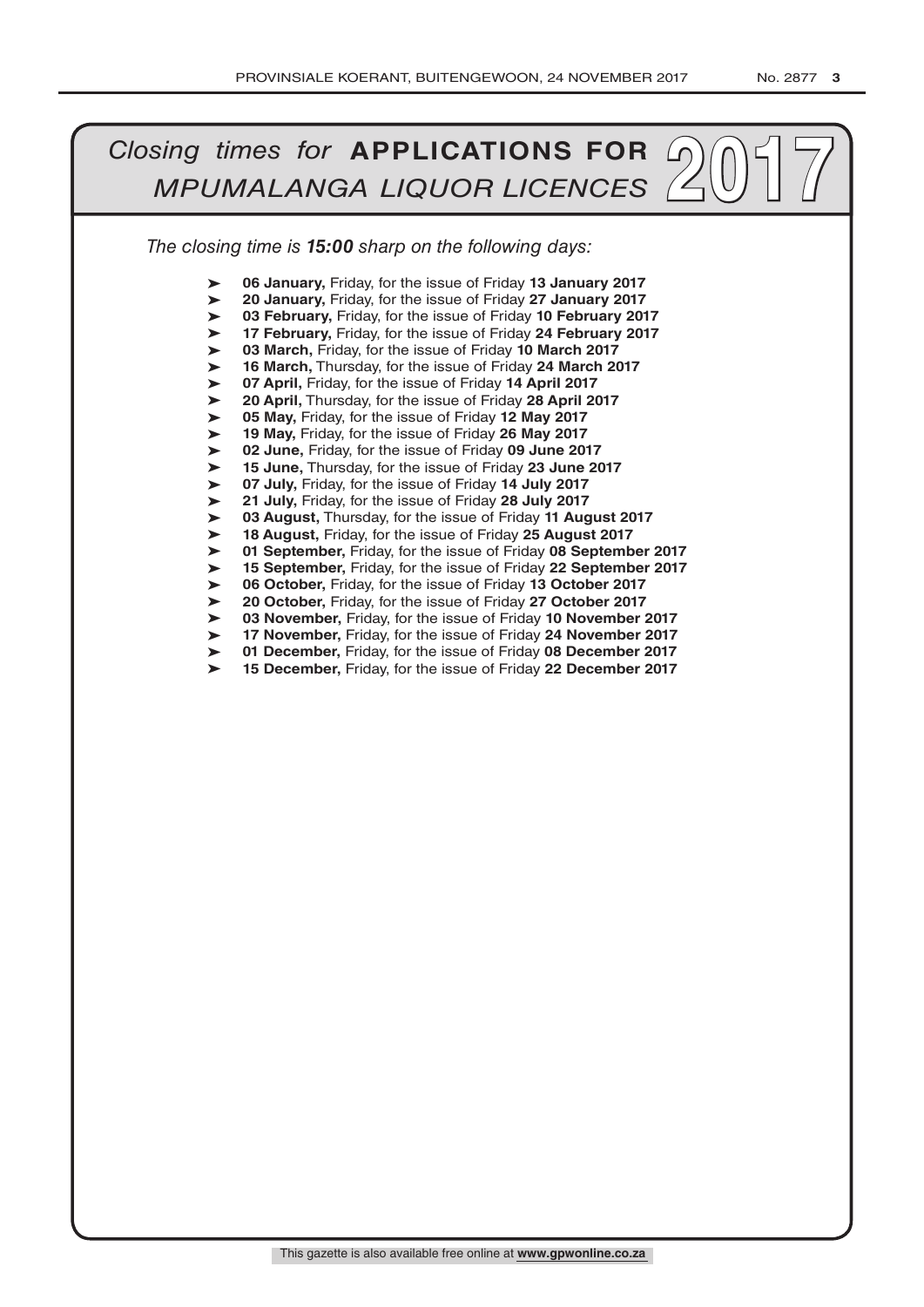The **Government Printing Works** (**GPW**) has established rules for submitting notices in line with its electronic notice processing system, which requires the use of electronic *Adobe* Forms. Please ensure that you adhere to these guidelines when completing and submitting your notice submission.

# **Closing Times for ACCepTAnCe of noTiCes**

- 1. The *Government Gazette* and *Government Tender Bulletin* are weekly publications that are published on Fridays and the closing time for the acceptance of notices is strictly applied according to the scheduled time for each gazette.
- 2. Please refer to the Submission Notice Deadline schedule in the table below. This schedule is also published online on the Government Printing works website www.gpwonline.co.za

All re-submissions will be subject to the standard cut-off times. **All notices received after the closing time will be rejected**.

| <b>Government Gazette Type</b>                          | <b>Publication</b><br><b>Frequency</b> | <b>Publication Date</b>                              | <b>Submission Deadline</b>                              | <b>Cancellations Deadline</b>                   |
|---------------------------------------------------------|----------------------------------------|------------------------------------------------------|---------------------------------------------------------|-------------------------------------------------|
| <b>National Gazette</b>                                 | Weekly                                 | Friday                                               | Friday 15h00 for next Friday                            | Tuesday, 15h00 - 3 days<br>prior to publication |
| <b>Regulation Gazette</b>                               | Weekly                                 | Friday                                               | Friday 15h00, to be published<br>the following Friday   | Tuesday, 15h00 - 3 days<br>prior to publication |
| <b>Petrol Price Gazette</b>                             | As required                            | First Wednesday of<br>the month                      | One week before publication                             | 3 days prior to<br>publication                  |
| <b>Road Carrier Permits</b>                             | Weekly                                 | Friday                                               | Thursday 15h00, to be<br>published the following Friday | 3 days prior to<br>publication                  |
| <b>Unclaimed Monies (justice,</b><br>labour or lawyers) | January / As<br>required<br>2 per year | Any                                                  | 15 January / As required                                | 3 days prior to<br>publication                  |
| Parliament (acts, white paper,<br>green paper)          | As required                            | Any                                                  |                                                         | 3 days prior to<br>publication                  |
| <b>Manuals</b>                                          | As required                            | Any                                                  | <b>None</b>                                             | <b>None</b>                                     |
| <b>State of Budget</b><br>(National Treasury)           | <b>Monthly</b>                         | Any                                                  | 7 days prior to publication                             | 3 days prior to<br>publication                  |
| Legal Gazettes A, B and C                               | Weekly                                 | Friday                                               | One week before publication                             | Tuesday, 15h00 - 3 days<br>prior to publication |
| <b>Tender Bulletin</b>                                  | Weekly                                 | Friday                                               | Friday 15h00 for next Friday                            | Tuesday, 15h00 - 3 days<br>prior to publication |
| Gauteng                                                 | Weekly                                 | Wednesday                                            | Two weeks before publication                            | 3 days after submission<br>deadline             |
| <b>Eastern Cape</b>                                     | Weekly                                 | Monday                                               | One week before publication                             | 3 days prior to<br>publication                  |
| Northern Cape                                           | Weekly                                 | Monday                                               | One week before publication                             | 3 days prior to<br>publication                  |
| <b>North West</b>                                       | Weekly                                 | Tuesday                                              | One week before publication                             | 3 days prior to<br>publication                  |
| KwaZulu-Natal                                           | Weekly                                 | Thursday                                             | One week before publication                             | 3 days prior to<br>publication                  |
| Limpopo                                                 | Weekly                                 | Friday                                               | One week before publication                             | 3 days prior to<br>publication                  |
| Mpumalanga                                              | Weekly                                 | Friday                                               | One week before publication                             | 3 days prior to<br>publication                  |
| <b>Gauteng Liquor License</b><br>Gazette                | Monthly                                | Wednesday before<br>the First Friday of the<br>month | Two weeks before publication                            | 3 days after submission<br>deadline             |
| Northern Cape Liquor License<br>Gazette                 | Monthly                                | First Friday of the<br>month                         | Two weeks before publication                            | 3 days after submission<br>deadline             |
| National Liquor License Gazette                         | Monthly                                | First Friday of the<br>month                         | Two weeks before publication                            | 3 days after submission<br>deadline             |
| Mpumalanga Liquor License<br>Gazette                    | 2 per month                            | Second & Fourth<br>Friday                            | One week before                                         | 3 days prior to<br>publication                  |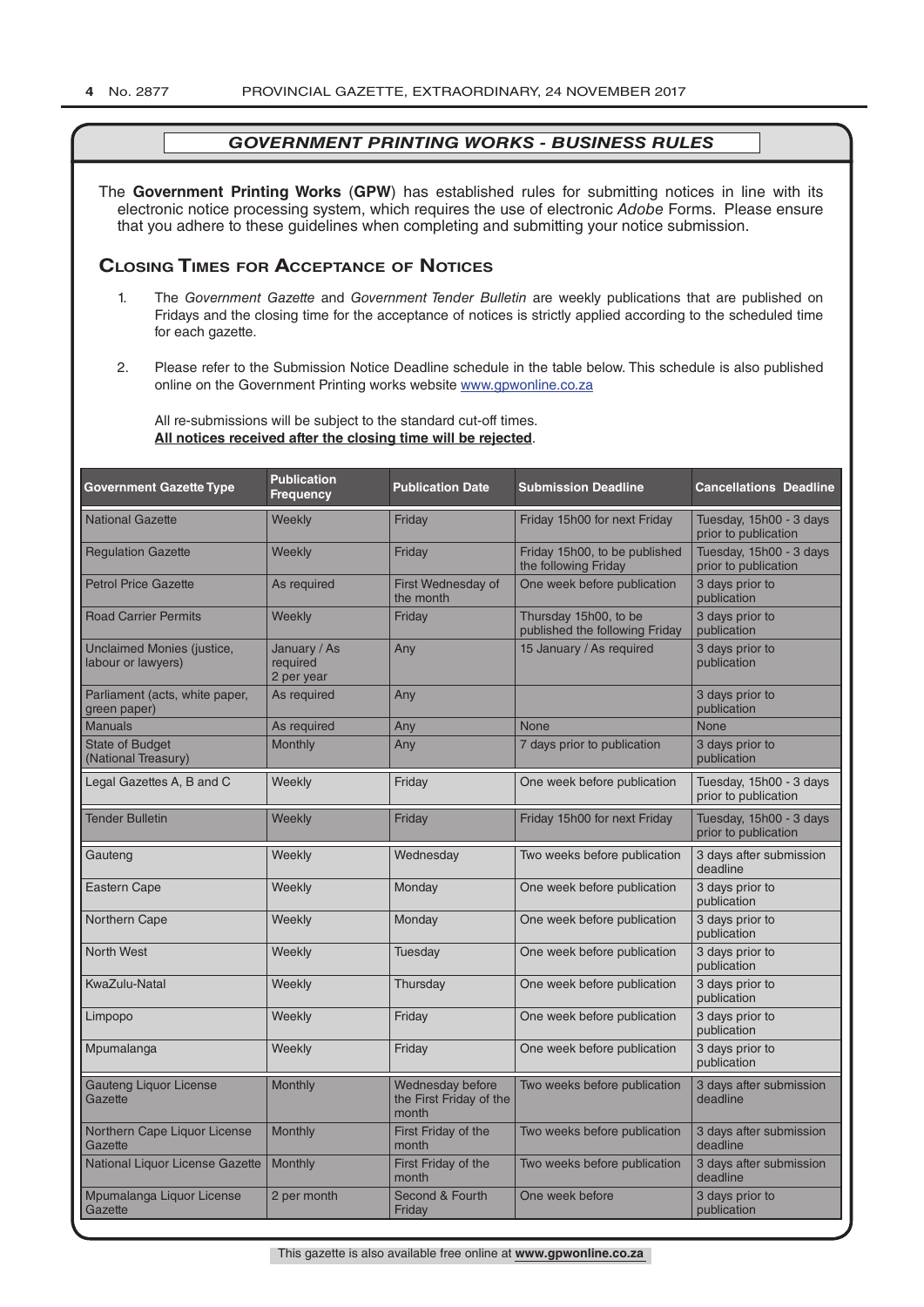# **exTrAordinAry gAzeTTes**

3. *Extraordinary Gazettes* can have only one publication date. If multiple publications of an *Extraordinary Gazette* are required, a separate Z95/Z95Prov *Adobe* Forms for each publication date must be submitted.

# **NOTICE SUBMISSION PROCESS**

- 4. Download the latest *Adobe* form, for the relevant notice to be placed, from the **Government Printing Works** website www.gpwonline.co.za.
- 5. The *Adobe* form needs to be completed electronically using *Adobe Acrobat* / *Acrobat Reader*. Only electronically completed *Adobe* forms will be accepted. No printed, handwritten and/or scanned *Adobe* forms will be accepted.
- 6. The completed electronic *Adobe* form has to be submitted via email to submit.egazette@gpw.gov.za. The form needs to be submitted in its original electronic *Adobe* format to enable the system to extract the completed information from the form for placement in the publication.
- 7. Every notice submitted **must** be accompanied by an official **GPW** quotation. This must be obtained from the *eGazette* Contact Centre.
- 8. Each notice submission should be sent as a single email. The email **must** contain **all documentation relating to a particular notice submission**.
	- 8.1. Each of the following documents must be attached to the email as a separate attachment:
		- 8.1.1. An electronically completed *Adobe* form, specific to the type of notice that is to be placed.
			- 8.1.1.1. For National *Government Gazette* or *Provincial Gazette* notices, the notices must be accompanied by an electronic Z95 or Z95Prov *Adobe* form
			- 8.1.1.2. The notice content (body copy) **MUST** be a separate attachment.
		- 8.1.2. A copy of the official **Government Printing Works** quotation you received for your notice . *(Please see Quotation section below for further details)*
		- 8.1.3. A valid and legible Proof of Payment / Purchase Order: **Government Printing Works** account customer must include a copy of their Purchase Order*.* **Non**-**Government Printing Works** account customer needs to submit the proof of payment for the notice
		- 8.1.4. Where separate notice content is applicable (Z95, Z95 Prov and TForm 3, it should **also** be attached as a separate attachment. *(Please see the Copy Section below, for the specifications)*.
		- 8.1.5. Any additional notice information if applicable.
- 9. The electronic *Adobe* form will be taken as the primary source for the notice information to be published. Instructions that are on the email body or covering letter that contradicts the notice form content will not be considered. The information submitted on the electronic *Adobe* form will be published as-is.
- 10. To avoid duplicated publication of the same notice and double billing, Please submit your notice **ONLY ONCE.**
- 11. Notices brought to **GPW** by "walk-in" customers on electronic media can only be submitted in *Adobe* electronic form format. All "walk-in" customers with notices that are not on electronic *Adobe* forms will be routed to the Contact Centre where they will be assisted to complete the forms in the required format.
- 12. Should a customer submit a bulk submission of hard copy notices delivered by a messenger on behalf of any organisation e.g. newspaper publisher, the messenger will be referred back to the sender as the submission does not adhere to the submission rules.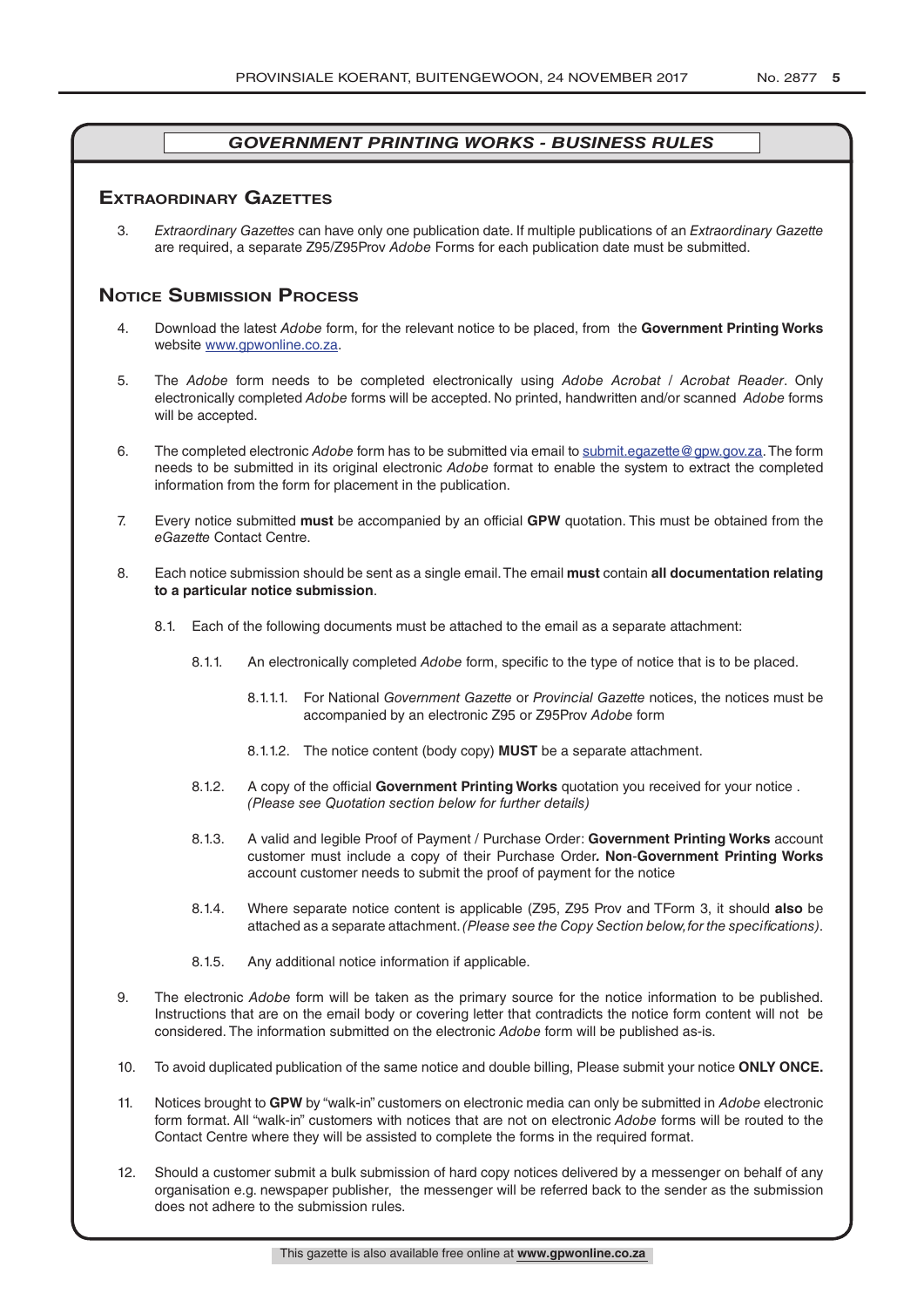#### **QuoTATions**

- 13. Quotations are valid until the next tariff change.
	- 13.1. *Take note:* **GPW**'s annual tariff increase takes place on *1 April* therefore any quotations issued, accepted and submitted for publication up to *31 March* will keep the old tariff. For notices to be published from 1 April, a quotation must be obtained from **GPW** with the new tariffs. Where a tariff increase is implemented during the year, **GPW** endeavours to provide customers with 30 days' notice of such changes.
- 14. Each quotation has a unique number.
- 15. Form Content notices must be emailed to the *eGazette* Contact Centre for a quotation.
	- 15.1. The *Adobe* form supplied is uploaded by the Contact Centre Agent and the system automatically calculates the cost of your notice based on the layout/format of the content supplied.
	- 15.2. It is critical that these *Adobe* Forms are completed correctly and adhere to the guidelines as stipulated by **GPW**.

#### 16. **APPLICABLE ONLY TO GPW ACCOUNT HOLDERS**:

- 16.1. **GPW** Account Customers must provide a valid **GPW** account number to obtain a quotation.
- 16.2. Accounts for **GPW** account customers **must** be active with sufficient credit to transact with **GPW** to submit notices.
	- 16.2.1. If you are unsure about or need to resolve the status of your account, please contact the **GPW** Finance Department prior to submitting your notices. (If the account status is not resolved prior to submission of your notice, the notice will be failed during the process).

#### 17. **APPLICABLE ONLY TO CASH CUSTOMERS:**

- 17.1. Cash customers doing **bulk payments** must use a **single email address** in order to use the **same proof of payment** for submitting multiple notices.
- 18. The responsibility lies with you, the customer, to ensure that the payment made for your notice(s) to be published is sufficient to cover the cost of the notice(s).
- 19. Each quotation will be associated with one proof of payment / purchase order / cash receipt.

#### 19.1. This means that **the quotation number can only be used once to make a payment.**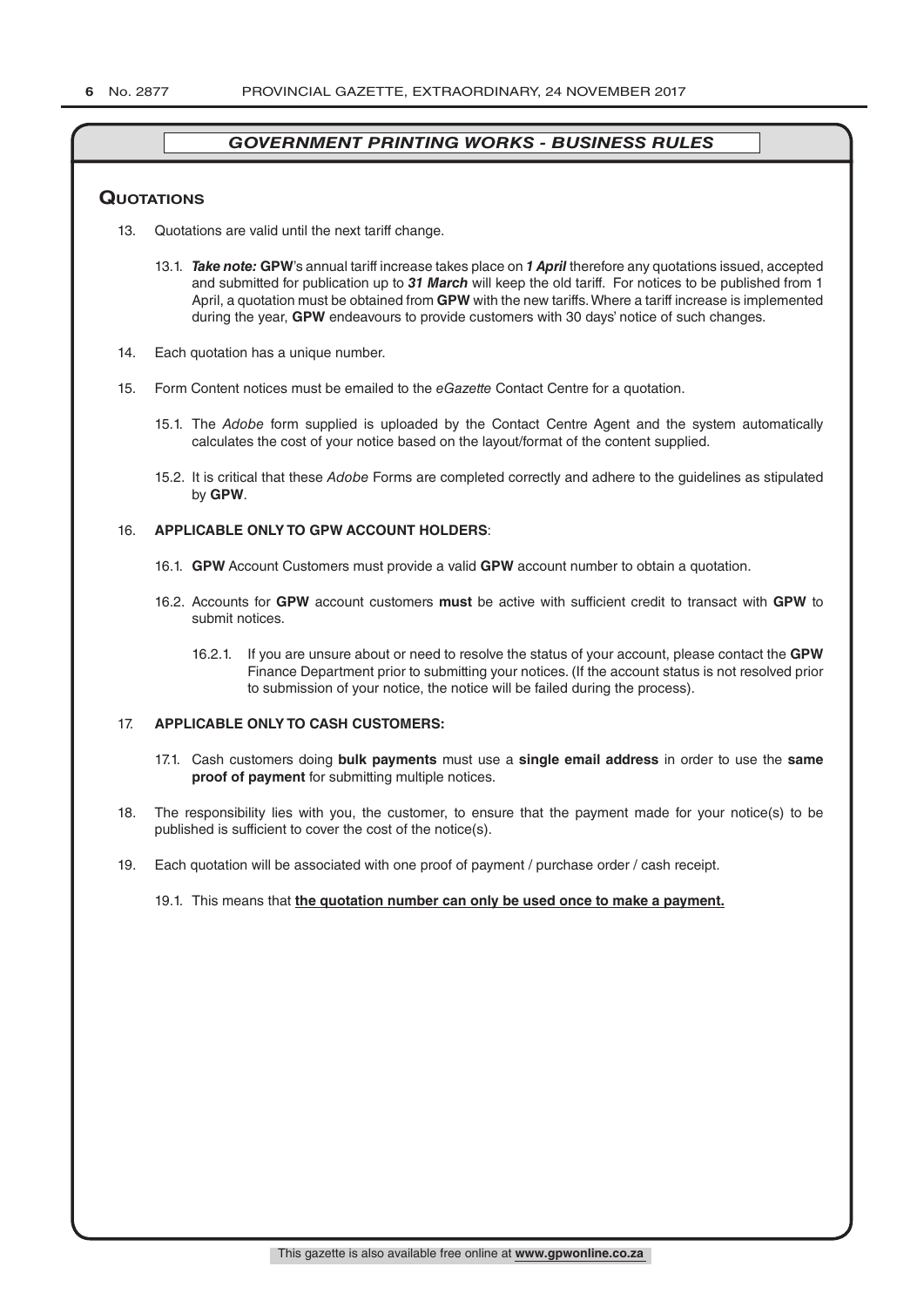# **COPY (SEPARATE NOTICE CONTENT DOCUMENT)**

- 20. Where the copy is part of a separate attachment document for Z95, Z95Prov and TForm03
	- 20.1. Copy of notices must be supplied in a separate document and may not constitute part of any covering letter, purchase order, proof of payment or other attached documents.

The content document should contain only one notice. (You may include the different translations of the same notice in the same document).

20.2. The notice should be set on an A4 page, with margins and fonts set as follows:

Page size  $=$  A4 Portrait with page margins: Top  $=$  40mm, LH/RH  $=$  16mm, Bottom  $=$  40mm; Use font size: Arial or Helvetica 10pt with 11pt line spacing;

Page size = A4 Landscape with page margins:  $Top = 16$ mm, LH/RH = 40mm, Bottom = 16mm; Use font size: Arial or Helvetica 10pt with 11pt line spacing;

## **CAnCellATions**

- 21. Cancellation of notice submissions are accepted by **GPW** according to the deadlines stated in the table above in point 2. Non-compliance to these deadlines will result in your request being failed. Please pay special attention to the different deadlines for each gazette. Please note that any notices cancelled after the cancellation deadline will be published and charged at full cost.
- 22. Requests for cancellation must be sent by the original sender of the notice and must accompanied by the relevant notice reference number (N-) in the email body.

#### **AmendmenTs To noTiCes**

23. With effect from 01 October 2015, **GPW** will not longer accept amendments to notices. The cancellation process will need to be followed according to the deadline and a new notice submitted thereafter for the next available publication date.

# **REJECTIONS**

- 24. All notices not meeting the submission rules will be rejected to the customer to be corrected and resubmitted. Assistance will be available through the Contact Centre should help be required when completing the forms. (012-748 6200 or email info.egazette@gpw.gov.za). Reasons for rejections include the following:
	- 24.1. Incorrectly completed forms and notices submitted in the wrong format, will be rejected.
	- 24.2. Any notice submissions not on the correct *Adobe* electronic form, will be rejected.
	- 24.3. Any notice submissions not accompanied by the proof of payment / purchase order will be rejected and the notice will not be processed.
	- 24.4. Any submissions or re-submissions that miss the submission cut-off times will be rejected to the customer. The Notice needs to be re-submitted with a new publication date.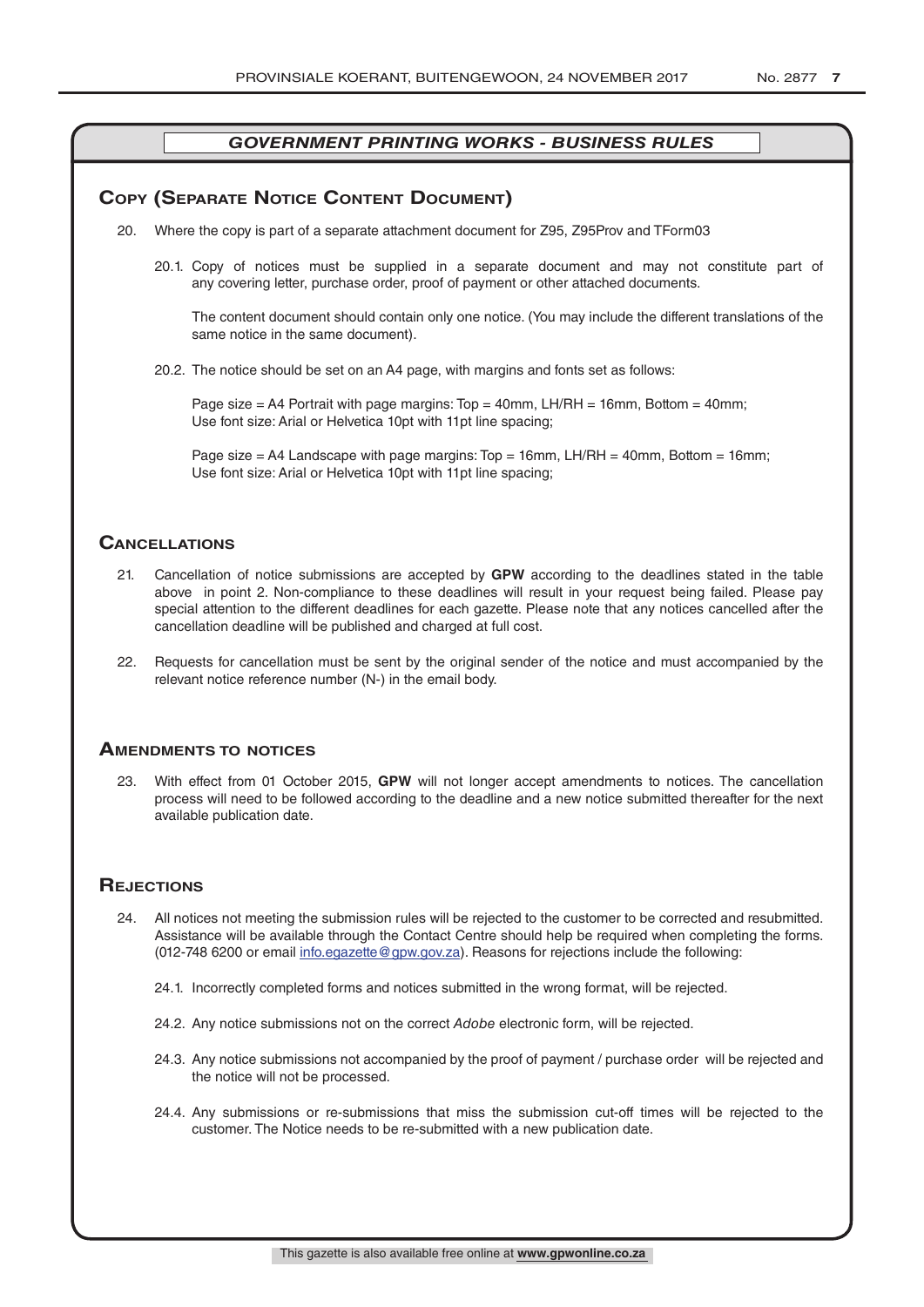#### **ApprovAl of noTiCes**

- 25. Any notices other than legal notices are subject to the approval of the Government Printer, who may refuse acceptance or further publication of any notice.
- 26. No amendments will be accepted in respect to separate notice content that was sent with a Z95 or Z95Prov notice submissions. The copy of notice in layout format (previously known as proof-out) is only provided where requested, for Advertiser to see the notice in final Gazette layout. Should they find that the information submitted was incorrect, they should request for a notice cancellation and resubmit the corrected notice, subject to standard submission deadlines. The cancellation is also subject to the stages in the publishing process, i.e. If cancellation is received when production (printing process) has commenced, then the notice cannot be cancelled.

# **governmenT prinTer indemnified AgAinsT liAbiliTy**

- 27. The Government Printer will assume no liability in respect of—
	- 27.1. any delay in the publication of a notice or publication of such notice on any date other than that stipulated by the advertiser;
	- 27.2. erroneous classification of a notice, or the placement of such notice in any section or under any heading other than the section or heading stipulated by the advertiser;
	- 27.3. any editing, revision, omission, typographical errors or errors resulting from faint or indistinct copy.

#### **liAbiliTy of AdverTiser**

28. Advertisers will be held liable for any compensation and costs arising from any action which may be instituted against the Government Printer in consequence of the publication of any notice.

#### **CusTomer inQuiries**

Many of our customers request immediate feedback/confirmation of notice placement in the gazette from our Contact Centre once they have submitted their notice – While **GPW** deems it one of their highest priorities and responsibilities to provide customers with this requested feedback and the best service at all times, we are only able to do so once we have started processing your notice submission.

**GPW** has a 2-working day turnaround time for processing notices received according to the business rules and deadline submissions.

Please keep this in mind when making inquiries about your notice submission at the Contact Centre.

- 29. Requests for information, quotations and inquiries must be sent to the Contact Centre ONLY.
- 30. Requests for Quotations (RFQs) should be received by the Contact Centre at least **2 working days** before the submission deadline for that specific publication.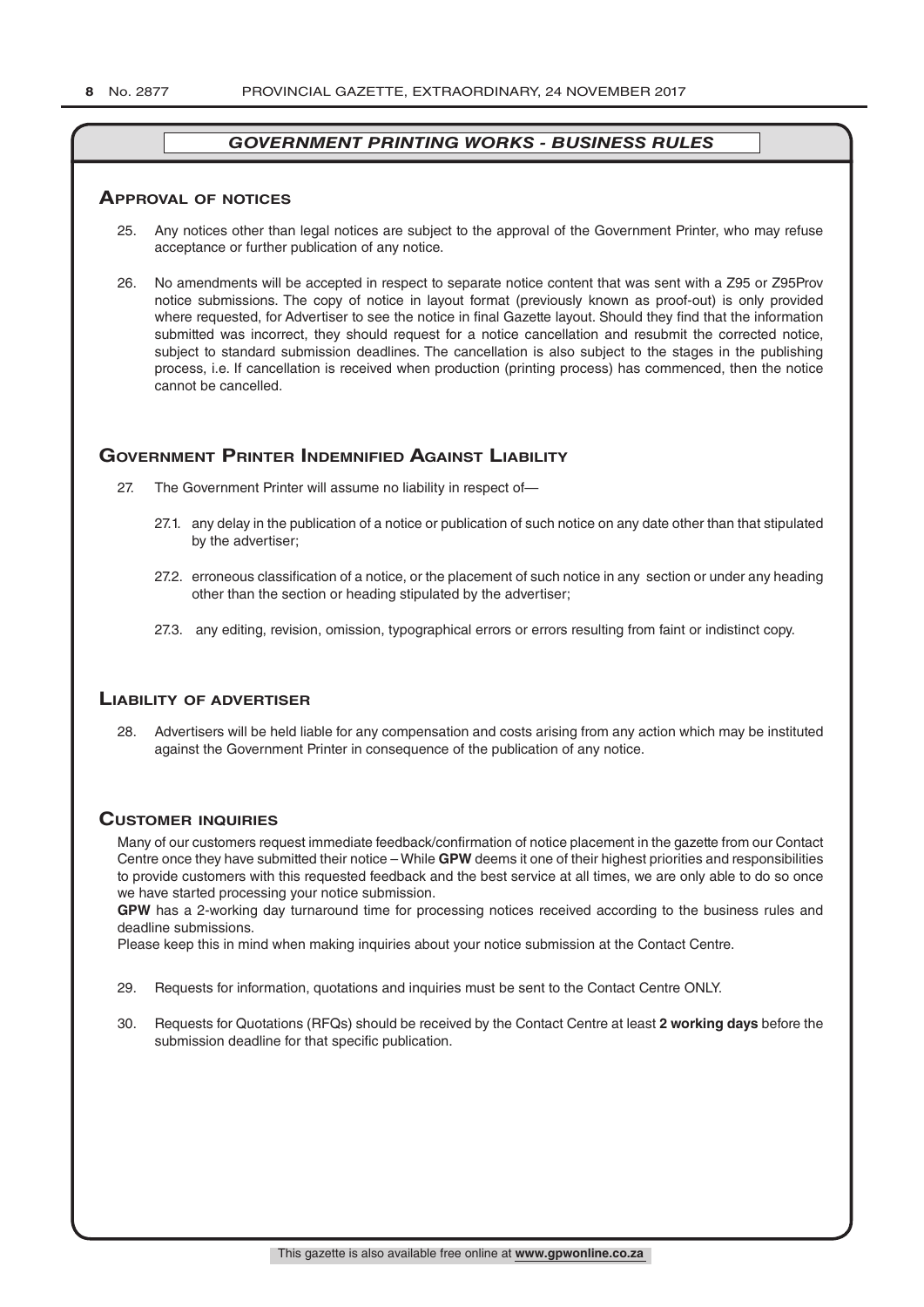#### **pAymenT of CosT**

- 31. The Request for Quotation for placement of the notice should be sent to the Gazette Contact Centre as indicated above, prior to submission of notice for advertising.
- 32. Payment should then be made, or Purchase Order prepared based on the received quotation, prior to the submission of the notice for advertising as these documents i.e. proof of payment or Purchase order will be required as part of the notice submission, as indicated earlier.
- 33. Every proof of payment must have a valid **GPW** quotation number as a reference on the proof of payment document.
- 34. Where there is any doubt about the cost of publication of a notice, and in the case of copy, an enquiry, accompanied by the relevant copy, should be addressed to the Gazette Contact Centre, **Government Printing Works**, Private Bag X85, Pretoria, 0001 email: info.egazette@gpw.gov.za before publication.
- 35. Overpayment resulting from miscalculation on the part of the advertiser of the cost of publication of a notice will not be refunded, unless the advertiser furnishes adequate reasons why such miscalculation occurred. In the event of underpayments, the difference will be recovered from the advertiser, and future notice(s) will not be published until such time as the full cost of such publication has been duly paid in cash or electronic funds transfer into the **Government Printing Works** banking account.
- 36. In the event of a notice being cancelled, a refund will be made only if no cost regarding the placing of the notice has been incurred by the **Government Printing Works**.
- 37. The **Government Printing Works** reserves the right to levy an additional charge in cases where notices, the cost of which has been calculated in accordance with the List of Fixed Tariff Rates, are subsequently found to be excessively lengthy or to contain overmuch or complicated tabulation.

#### **proof of publiCATion**

- 38. Copies of any of the *Government Gazette* or *Provincial Gazette* can be downloaded from the **Government Printing Works** website www.gpwonline.co.za free of charge, should a proof of publication be required.
- 39. Printed copies may be ordered from the Publications department at the ruling price. The **Government Printing Works** will assume no liability for any failure to post or for any delay in despatching of such *Government Gazette*(s).

# *GOVERNMENT PRINTING WORKS CONTACT INFORMATION*

| <b>Physical Address:</b>         |  |  |  |  |
|----------------------------------|--|--|--|--|
| <b>Government Printing Works</b> |  |  |  |  |
| 149 Bosman Street                |  |  |  |  |
| Pretoria                         |  |  |  |  |

**For Gazette and Notice submissions:** Gazette Submissions: **E-mail:** submit.egazette@gpw.gov.za **For queries and quotations, contact:** Gazette Contact Centre: **E-mail:** info.egazette@gpw.gov.za

**Contact person for subscribers:** Mrs M. Toka: **E-mail:** subscriptions@gpw.gov.za

# **Physical Address: Postal Address: GPW Banking Details:**

Private Bag X85 **Bank:** ABSA Bosman Street 149 Bosman Street Pretoria **Account No.:** 405 7114 016 Pretoria 0001 **Branch Code:** 632-005

**Tel:** 012-748 6200

**Tel:** 012-748-6066 / 6060 / 6058 **Fax:** 012-323-9574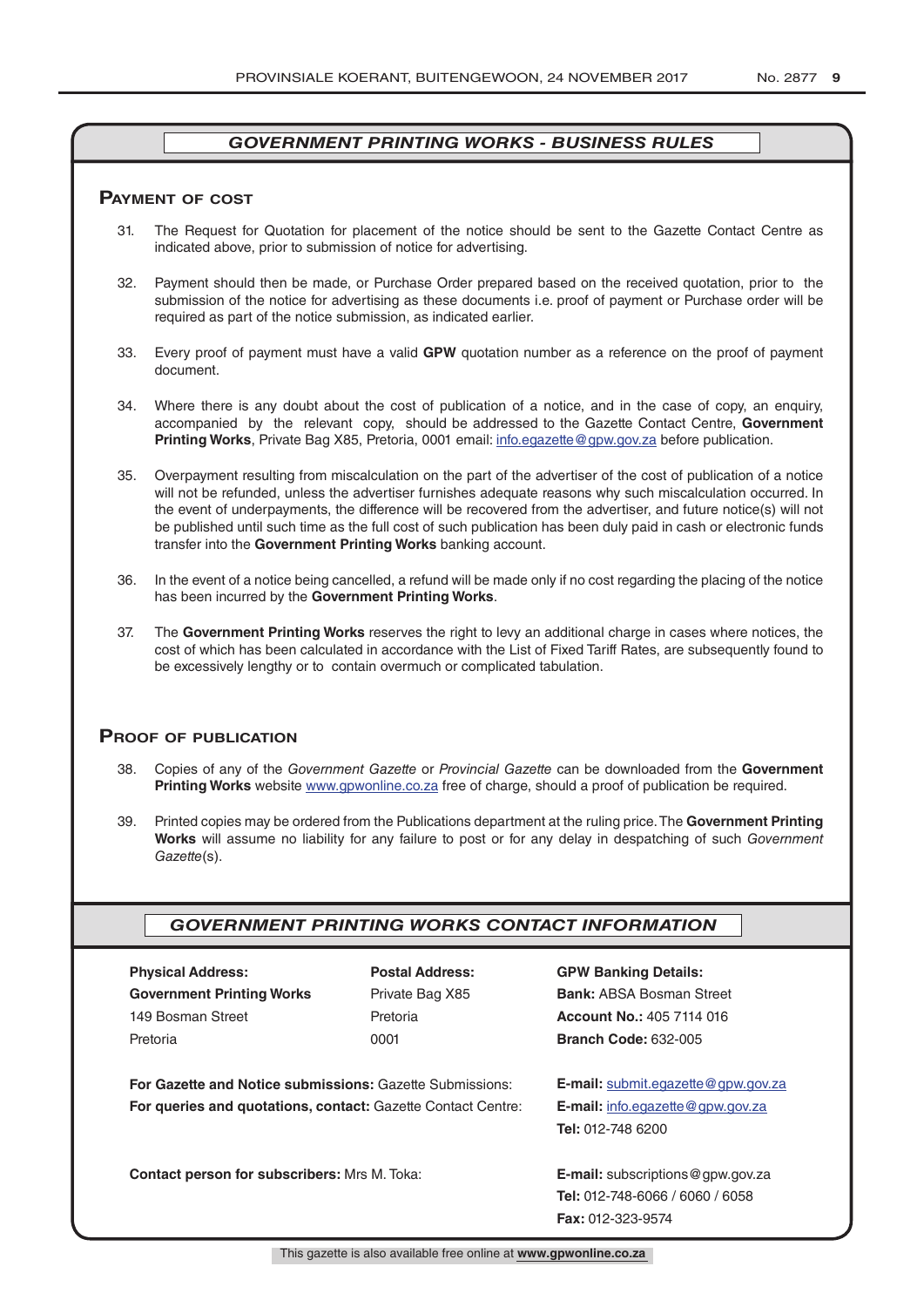#### **Form 2**

# General Notice

### **NOTICE 132 OF 2017**

#### **MPUMALANGA LIQUOR LICENSING ACT, 2006 (Act No. 5 of 2006)**

#### **Notice of applications for liquor licences in terms of section 35**

Notice is hereby given that the applicants specified in the Schedule hereto have given notice of their intention to lodge applications for the grant of new liquor licences to the Secretary, Regional Liquor Licensing Offices in respect of premises situated in the local committee area indicated in the Schedule.

Comments should be made in writing and be addressed to the municipality concerned and a copy to the applicant, to reach the said addresses within thirty (30) days of this application.

Invitation for public comments in applying for a Liquor Licence in terms of section 35(2)(a) of the Mpumalanga Liquor Licensing Act, 2006.

#### **SCHEDULE**

The undermentioned figures used in brackets in the Schedule, have the following meanings:

- (1) = Full name of applicant, ID Number of Applicant.
- (2) = Intended trading name.
- (3) = Notice given on behalf of: self *or* other juristic person/s.
- $(4)$  = Type of licence applied for.
- $(5)$  = Full address and location of the premises
- $(6)$  = Municipality address where comments must be submitted
- $(7)$  = Applicant address where comments must be submitted

# NKANGALA

#### **THEMBISILE HANI LOCAL MUNICIPALITY**

- (1) I, **Seun Jappie Mahlangu,** ID No. 8603266416083, an adult male, hereby invites written public comments concerning the application for a Liquor Licence to the Mpumalanga Liquor Authority.
- (2) To trade under the name Blue Lamoon Tavern.
- (3) I make this application for myself.
- (4) The retail sale of liquor for consumption on the premises where the liquor is sold.
- (5) *Physical address:* 733 SunCity AA Kwamhlanga,1022, being an address in the Republic of South Africa and within the boundries of Mpumalanga Province. *Postal address:* P O Box 7991, Centurion, 0046.
- (6) No. 24, R573 Moloto Road, Kwaggafontein B, 0458 Empumalanga.
- (7) P O Box 7991, Centurion, 0046.

#### **STEVE TSHWETE LOCAL MUNICIPALITY**

- (1) I, **Alfred Choma,** ID No. 6401215405089, an adult male, hereby invites written public comments concerning the application for a Liquor Licence to the Mpumalanga Liquor Authority.
- (2) To trade under the name Loxion Hut Bottle Store.
- (3) I make this application for myself.
- (4) The retail sale of liquor for consumption on and off the premises where the liquor is sold.
- (5) *Physical address:* 3244/11 corner Ikageng and Sam fisher street Ext.1, Mhluzi, being an address in the Republic of South Africa and within the boundries of Mpumalanga Province. *Postal address:* P.O Box 176, Mhluzi.
- (6) corner Walter sisulu and Wanderers Avenue, Middelburg.
- (7) 5 Eitemal street Golfsig Middelburg.

#### **STEVE TSHWETE LOCAL MUNICIPALITY**

- (1) I, **Alfred Choma,** ID No. 6401215405089, an adult male, hereby invites written public comments concerning the application for a Liquor Licence to the Mpumalanga Liquor Authority.
- (2) To trade under the name Loxion Hut Liquor Bar.
- (3) I make this application for myself.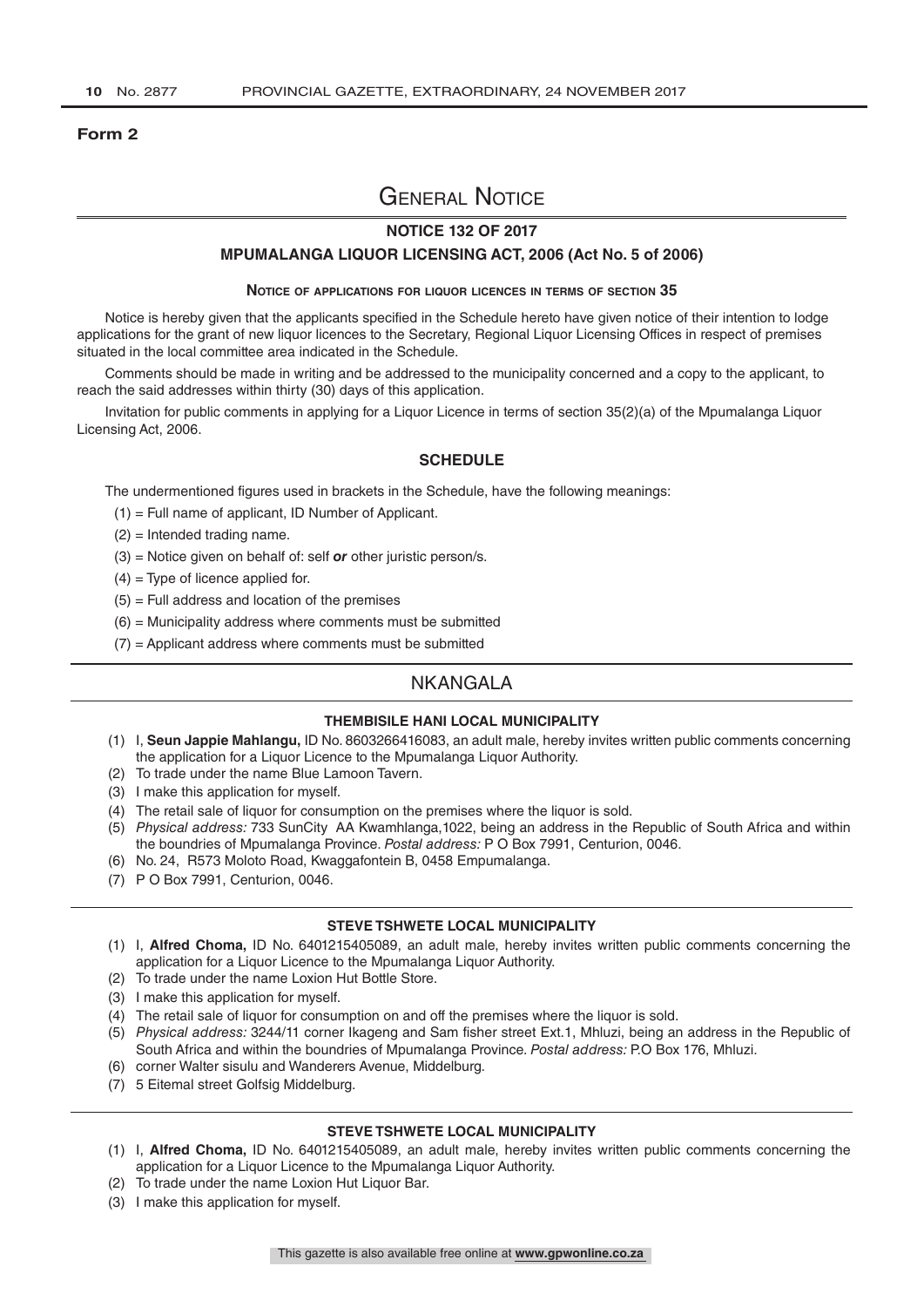- (4) The retail sale of liquor in terms of a special liquor license for consumption on and off the premises where the liquor is sold.
- (5) *Physical address:* 3244/11 corner Ikageng and Sam fisher street Ext.1, Mhluzi, being an address in the Republic of South Africa and within the boundries of Mpumalanga Province. *Postal address:* P.O Box 176, Mhluzi.
- (6) corner Walter sisulu and Wanderers Avenue, Middelburg.
- (7) 5 Eitemal street Golfsig Middelburg.

# EHLANZENI

#### **THABA CHWEU LOCAL MUNICIPALITY**

- (1) I, **IRENE SPUNKI MONTSHO,** ID No. 7301310385088, an adult female, hereby invites written public comments concerning the application for a Liquor Licence to the Mpumalanga Liquor Authority.
- (2) To trade under the name Phuthadichaba Products And Services(pty)Ltd.
- (3) I make this application for myself.
- (4) The retail sale of liquor for consumption off the premises where the liquor is sold.
- (5) *Physical address:* 59 kantoor street, lydenburg, 1120, mpumalanga, being an address in the Republic of South Africa and within the boundries of Mpumalanga Province. *Postal address:* po box 5503, lydenburg, 1120, mpumalanga.
- (6) ROOM 30, CIVIC CENTRE, CORNER OF CENTRAL & VILJOEN STREET, LYDENBURG, 1120.
- (7) PO BOX 5503, LYDENBURG, 1120.

#### **NKOMAZI LOCAL MUNICIPALITY**

- (1) I, **Johannes Hendrikus Dique,** ID No. 6504205065084, an adult male, hereby invites written public comments concerning the application for a Liquor Licence to the Mpumalanga Liquor Authority.
- (2) To trade under the name Hhusha Hhusha Guest Packers.
- (3) I make this application for myself.
- (4) The retail sale of liquor for consumption on the premises where the liquor is sold.
- (5) *Physical address:* 15 Park Street, Malalane, being an address in the Republic of South Africa and within the boundries of Mpumalanga Province. *Postal address:* PO Box 44, Malalane, 1320.
- (6) Private Bag x 101, Malelane, 1320.
- (7) 09 Park Street, Malelane, 1320.

#### **BUSHBUCKRIDGE LOCAL MUNICIPALITY**

- (1) I, **Goodman Mahuku,** ID No. 7912256763086, an adult male, hereby invites written public comments concerning the application for a Liquor Licence to the Mpumalanga Liquor Authority.
- (2) To trade under the name Masofeni Liquor Tavern.
- (3) I make this application for myself.
- (4) The retail sale of liquor for consumption on the premises where the liquor is sold.
- (5) *Physical address:* 10050 Riverside, Songeni, 1374, being an address in the Republic of South Africa and within the boundries of Mpumalanga Province. *Postal address:* P.O.Box 141, Songeni, 1374.
- (6) Opposite Mapulaneng DLTC, R533 Graskop Road, Bushbuckridge, 1280; P.O.Box 9308, Bushbuckridge, 1280.
- (7) 10050 Riverside, Songeni, 1374; P.O.Box 141, Songeni, 1374.

#### **BUSHBUCKRIDGE LOCAL MUNICIPALITY**

- (1) I, **HERMANUS CHRISTOFFEL SMIT,** ID No. 6806175001084, an adult male, hereby invites written public comments concerning the application for a Liquor Licence to the Mpumalanga Liquor Authority.
- (2) To trade under the name UMKUMBE SAFARI LODGE.
- (3) I make this application on behalf of the juristic person: UMKUMBE LODGE. (Reg No. 2007/212333/23).
- (4) The retail sale of liquor for consumption on the premises where the liquor is sold.
- (5) *Physical address:* SABI SANDS, KRUGER PARK, MPUMALANGA PROVINCE., being an address in the Republic of South Africa and within the boundries of Mpumalanga Province. *Postal address:* P.O. BOX 17, HAZYVIEW, 1242..
- (6) BUSHBUCKRIDGE LOCAL MUNICIPALITY, OPPOSITE MAPULANENG DLTC, R533, GRASKOP ROAD, BUSHBUCKRIDGE. BUSHBUCKRIDGE LOCAL MUNICIPALITY, PRIVATE BAG X9308, BUSHBUCKRIDGE, 1280..
- (7) 221 SWAVELDUIK STREET, HAZYVIEW, MPUMALANGA..

#### **BUSHBUCKRIDGE LOCAL MUNICIPALITY**

- (1) I, **LEON SLOTOW,** ID No. 5205165095084, an adult male, hereby invites written public comments concerning the application for a Liquor Licence to the Mpumalanga Liquor Authority.
- (2) To trade under the name ELEPHANT POINT.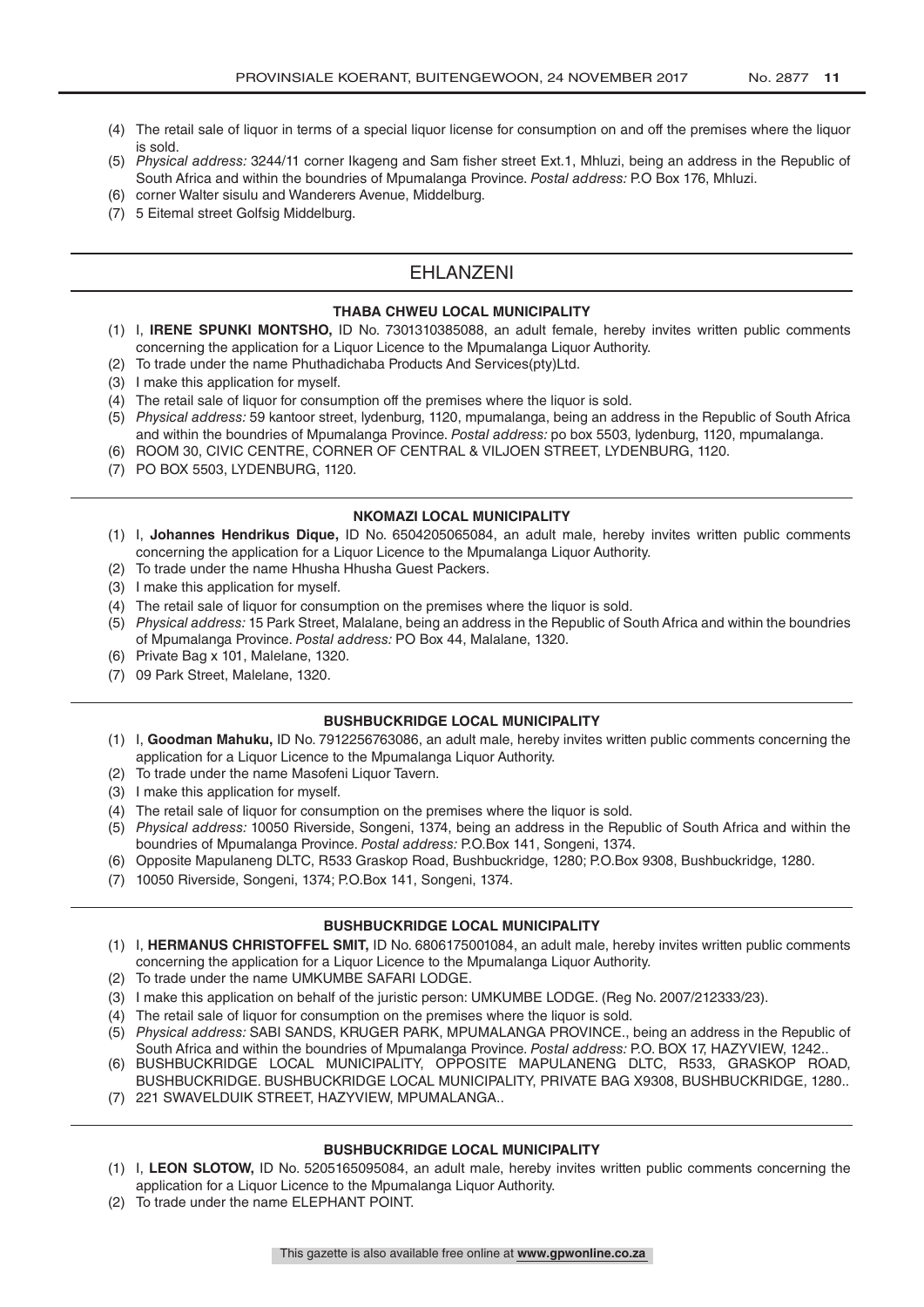- (3) I make this application on behalf of the juristic person: ELEPHANT CORPORATION HOLDINGS (PROPRIETARY) LIMITED. (Reg No. 2004/016684/07).
- (4) The retail sale of liquor for consumption on the premises where the liquor is sold.
- (5) *Physical address:* Viewing Deck and Boma Complex, Elephant Point, Road R536 (Paul Kruger Road), Belfast, Bushbuckridge, being Portion 10 of the Farm Belfast 296, Bushbuckridge, Province of Mpumalanga, being an address in the Republic of South Africa and within the boundries of Mpumalanga Province. *Postal address:* C/o Leon Slotow Attorney, P O Box 92345, Norwood, 2117.
- (6) R533 Graskop Road, Bushbuckridge.
- (7) C/o Leon Slotow Attorney, P O Box 92345, Norwood, 2117 E-mail: info@slotow.co.za.

#### **NKOMAZI LOCAL MUNICIPALITY**

- (1) I, **Ndlovu Matex Andries,** ID No. 5909035462081, an adult male, hereby invites written public comments concerning the application for a Liquor Licence to the Mpumalanga Liquor Authority.
- (2) To trade under the name M and M Elephant Park Lodge.
- (3) I make this application for myself.
- (4) The retail sale of liquor for consumption on the premises where the liquor is sold.
- (5) *Physical address:* Stand No 31A, Mangweni Trust, being an address in the Republic of South Africa and within the boundries of Mpumalanga Province. *Postal address:* PO Box 1101, Kwalugedlane, 1341.
- (6) Private Bag x 101, Malelane, 1320.
- (7) 09 Park Street, Malelane, 1320.

#### **NKOMAZI LOCAL MUNICIPALITY**

- (1) I, **Mhlongo Magelekehle Jabulane,** ID No. 6106235361085, an adult male, hereby invites written public comments concerning the application for a Liquor Licence to the Mpumalanga Liquor Authority.
- (2) To trade under the name Busani Sport Bar.
- (3) I make this application for myself.
- (4) The retail sale of liquor for consumption on and off the premises where the liquor is sold.
- (5) *Physical address:* Stand No 387, Magogeni, 1334, being an address in the Republic of South Africa and within the boundries of Mpumalanga Province. *Postal address:* PO Box 106, Magogeni, 1334. (6) Private Bag x 101,
- Malelane, 1320..
- (7) 09 Park Street,

Malelane, 1320..

#### **MBOMBELA LOCAL MUNICIPALITY**

- (1) I, **Christiaan Oelofse,** ID No. 580807 5013 087, an adult male, hereby invites written public comments concerning the application for a Liquor Licence to the Mpumalanga Liquor Authority.
- (2) To trade under the name Checkers LiquorShop (White River).
- (3) I make this application on behalf of the juristic person: Shoprite Checkers (Pty) Limited. (Reg No. 1929/001817/07).
- (4) The retail sale of liquor for consumption off the premises where the liquor is sold.
- (5) *Physical address:* Shop 7, White River Shopping Centre, Corner R 537 and R 40, Being Erf 2486, White River, being an address in the Republic of South Africa and within the boundries of Mpumalanga Province. *Postal address:* C/o P O Box 2177, Alberton, 1450.
- (6) Civic Centre, 1 Nel Street, Mbombela. (P O Box 45, Nelspruit, 1200).
- (7) C/o P O Box 2177, Alberton, 1450 / chris@liqlaw.co.za.

#### **BUSHBUCKRIDGE LOCAL MUNICIPALITY**

- (1) I, **LEON BOTHA,** ID No. 5710315112085, an adult male, hereby invites written public comments concerning the application for a Liquor Licence to the Mpumalanga Liquor Authority.
- (2) To trade under the name SILVAN SAFARI LODGE.
- (3) I make this application on behalf of the juristic person: SILVAN SAFARI LODGE (PTY) LTD. (Reg No. 1995/005551/07).
- (4) The retail sale of liquor for consumption on the premises where the liquor is sold.
- (5) *Physical address:* REMAINDER OF THE FARM ARATHUSA 241 KU, SABI SAND GAME RESERVE, MPUMALANGA, being an address in the Republic of South Africa and within the boundries of Mpumalanga Province. *Postal address:*  PO BOX 8549, CENTURION, 0046.
- (6) PRIVATE BAG X 9308 BUSHBUCKRIDGE, 1280 BEING R533, GRASKOP ROAD, BUSHBUCKRIDGE, MPUMALANGA..
- (7) PO BOX 8549 CENTURION, 0046.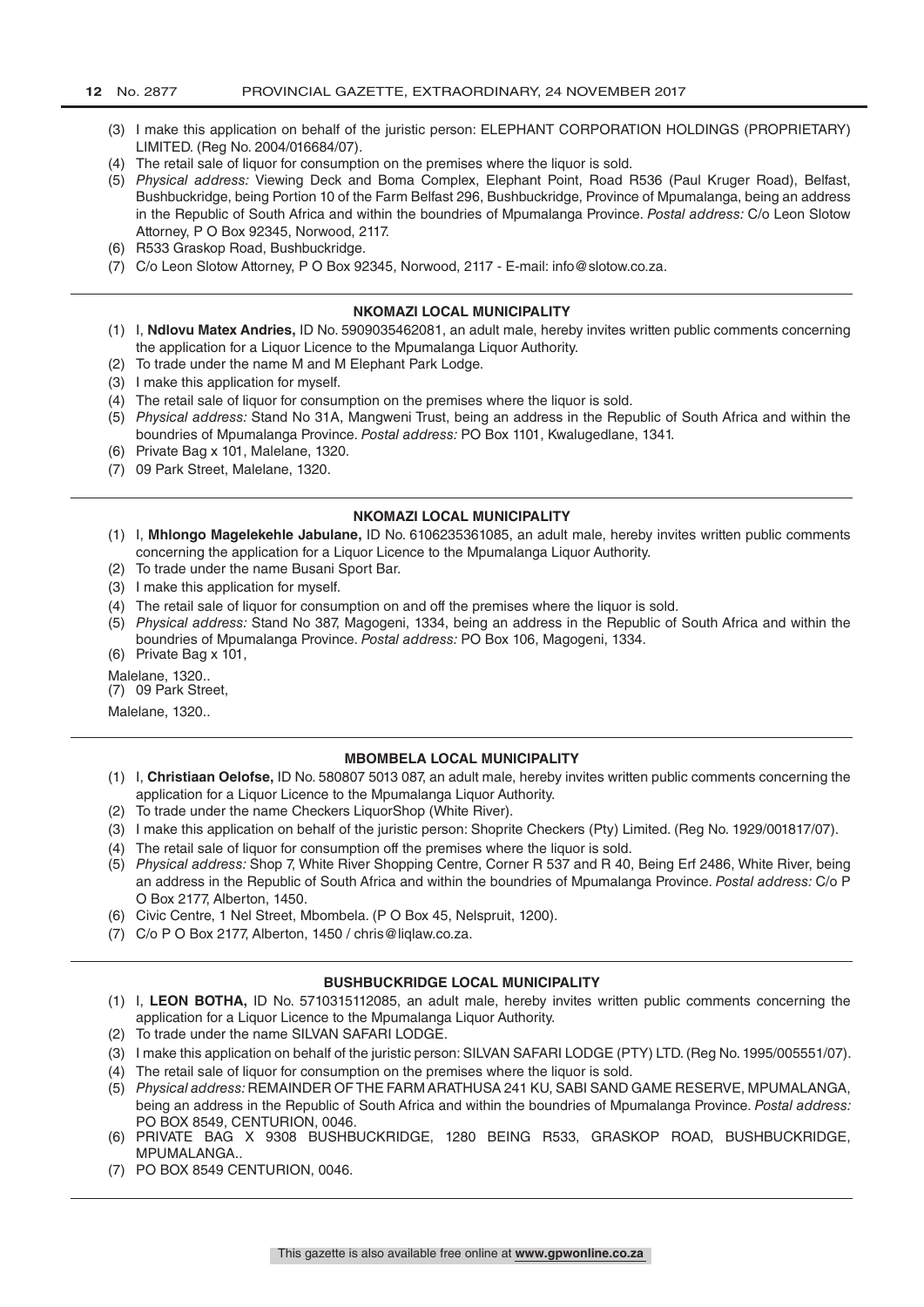#### **THABA CHWEU LOCAL MUNICIPALITY**

- (1) I, **Robert Jabulani Mongwe,** ID No. 6804195361083, an adult male, hereby invites written public comments concerning the application for a Liquor Licence to the Mpumalanga Liquor Authority.
- (2) To trade under the name The Jamo Restaurant and Pub.
- (3) I make this application for myself.
- (4) The retail sale of liquor for consumption on the premises where the liquor is sold.
- (5) *Physical address:* 27 De Clercq Street, Lydenburg, 1120, being an address in the Republic of South Africa and within the boundries of Mpumalanga Province. *Postal address:* PO Box 4220, Lydenburg, 1120.
- (6) PO Box 61, Lydenburg, 1120.
- (7) P o Box 4220, Lydenburg, 1120.

#### **NKOMAZI LOCAL MUNICIPALITY**

- (1) I, **PAULINA DA SILVA,** ID No. 6108160139080, an adult female, hereby invites written public comments concerning the application for a Liquor Licence to the Mpumalanga Liquor Authority.
- (2) To trade under the name HOKAAI LIQUOR STORE.
- (3) I make this application for myself.
- (4) The retail sale of liquor for consumption off the premises where the liquor is sold.
- (5) *Physical address:* SHOP NO 5 A02/50 TONGA VIEW

, being an address in the Republic of South Africa and within the boundries of Mpumalanga Province. *Postal address:* P.O. BOX 1741,

NELSPRUIT, 1200.

(6) NKOMAZI LOCAL MUNICIPALITY, P.O. BOX 101, MALELANE, 1320

. (7) 26 BESTER STREET FIRST FLOOR ORION BUILDING OFFICE NO 116, P.O.BOX 1741, NELSPRUIT, 1200 TEL (013) 755 4829 FAX (013) 755 4895.

# GERT SIBANDE

#### **MKHONDO LOCAL MUNICIPALITY**

- (1) I, **Lindiwe Brenda Mabaso,** ID No. 6909040707081, an adult female, hereby invites written public comments concerning the application for a Liquor Licence to the Mpumalanga Liquor Authority.
- (2) To trade under the name Balolongi Growth and Development.
- (3) I make this application on behalf of the juristic person: Balolongi Growth and Development. (Reg No. 2005/064751/23).
- (4) The retail sale of liquor for consumption on the premises where the liquor is sold.
- (5) *Physical address:* Portion 16 Farm, Welwerdiend, eMkhondo, 2380, being an address in the Republic of South Africa and within the boundries of Mpumalanga Province. *Postal address:* PO Box 273, eMkhondo , 2380.
- (6) 33 Cnr Market & De Wet Street, eMkhondo, 2380.
- (7) PO Box 273, eMkhondo, 2380.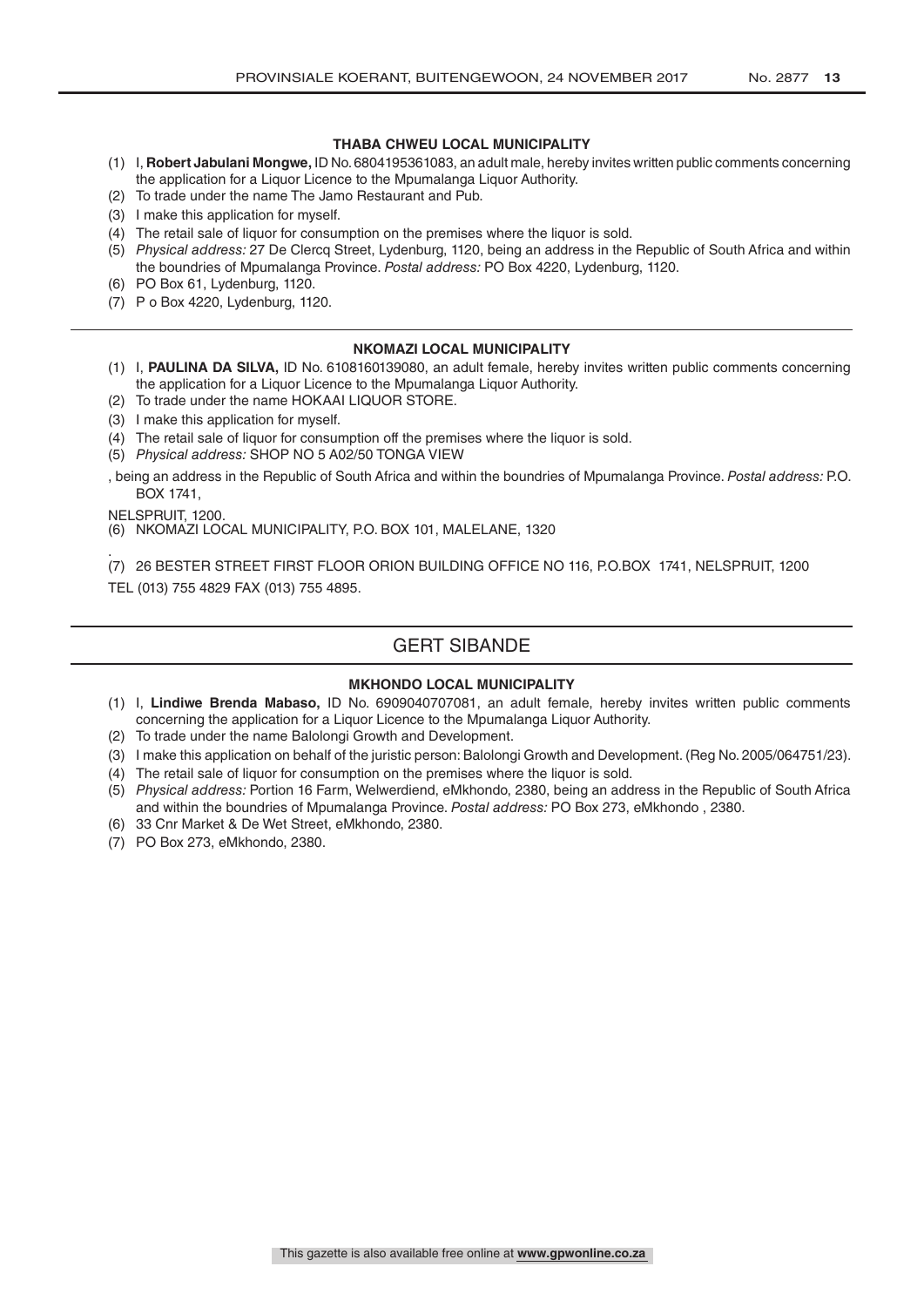#### **Form 10**

# General Notice

### **NOTICE 133 OF 2017**

#### **MPUMALANGA LIQUOR LICENSING ACT, 2006 (Act No. 5 of 2006)**

#### **Notice of applications for transfer of liquor licences in terms of section 43**

Notice is hereby given that the applicants specified in the Schedule hereto have given notice of their intention to lodge applications for the transfer of existing liquor licences to the Secretary, Regional Liquor Licensing Offices in respect of premises situated in the local committee area indicated in the Schedule.

Comments should be made in writing and be addressed to the municipality concerned and a copy to the applicant, to reach the said addresses within thirty (30) days of this publication.

Invitation for public comments in respect of a Liquor Licence in terms of section 43 of the Mpumalanga Liquor Licensing Act, 2006.

#### **SCHEDULE**

The undermentioned figures used in brackets in the Schedule, have the following meanings:

- (1) = Full name of applicant, ID Number of Applicant.
- (2) = Existing liquor licence number to be transfered.
- $(3)$  = Intended trading name.
- (4) = Notice given on behalf of: self *or* other juristic person/s.
- $(5)$  = Type of licence applied for.
- $(6)$  = Full address and location of the premises
- $(7)$  = Municipality address where comments must be submitted
- (8) = Applicant address where comments must be submitted

### EHLANZENI

#### **BUSHBUCKRIDGE LOCAL MUNICIPALITY**

- (1) I, **MAGODA GARD MASWANGANYI,** ID No. 6306105432087, an adult male, hereby invites written public comments concerning the application for transfer of an existing Liquor Licence to the Mpumalanga Liquor Authority.
- (2) Liquor Licence Number MLA-000241.
- (3) Trading under the name PICARDI CASTEEL (PREVIOUSLY CASTEEL COMPLEX LIQUOR).
- (4) I make this application for myself.
- (5) The retail sale of liquor for consumption off the premises where the liquor is sold.
- (6) *Physical address:* PICARDI CASTEEL (PREVIOUSLY CASTEEL COMPLEX LIQUOR), SITE NO.358/562, CASTEEL TRUST (BUSHBUCKRIDGE) MPUMALANGA, being an address in the Republic of South Africa and within the boundries of Mpumalanga Province. *Postal address:* C/o Leon Slotow Attorney, P O Box 92345, Norwood, 2117.
- (7) R533 Graskop Road, Bushbuckridge.
- (8) C/o Leon Slotow Attorney, P O Box 92345, Norwood, 2117 E-mail: info@slotow.co.za.

#### **BUSHBUCKRIDGE LOCAL MUNICIPALITY**

- (1) I, **DARRON BERNARD SWERSKY,** ID No. 5402145058080, an adult male, hereby invites written public comments concerning the application for transfer of an existing Liquor Licence to the Mpumalanga Liquor Authority.
- (2) Liquor Licence Number MLA-000241.
- (3) Trading under the name PICARDI CASTEEL (PREVIOUSLY CASTEEL COMPLEX LIQUOR).
- (4) I make this application on behalf of the juristic person: REBEL DISCOUNT LIQUOR GROUP (PROPRIETARY) LIMITED. (Reg No. 1967/012860/07).
- (5) The retail sale of liquor for consumption off the premises where the liquor is sold.
- (6) *Physical address:* PICARDI CASTEEL (PREVIOUSLY CASTEEL COMPLEX LIQUOR), SITE NO.358/562, CASTEEL TRUST (BUSHBUCKRIDGE) MPUMALANGA, being an address in the Republic of South Africa and within the boundries of Mpumalanga Province. *Postal address:* C/o LEON SLOTOW ATTORNEY, P O BOX 92345, NORWOOD, 2117.
- (7) R533 Graskop Road, Bushbuckridge.
- (8) C/O LEON SLOTOW ATTORNEY, P O BOX 92345, NORWOOD, 2117 E-MAIL: INFO@SLOTOW.CO.ZA.